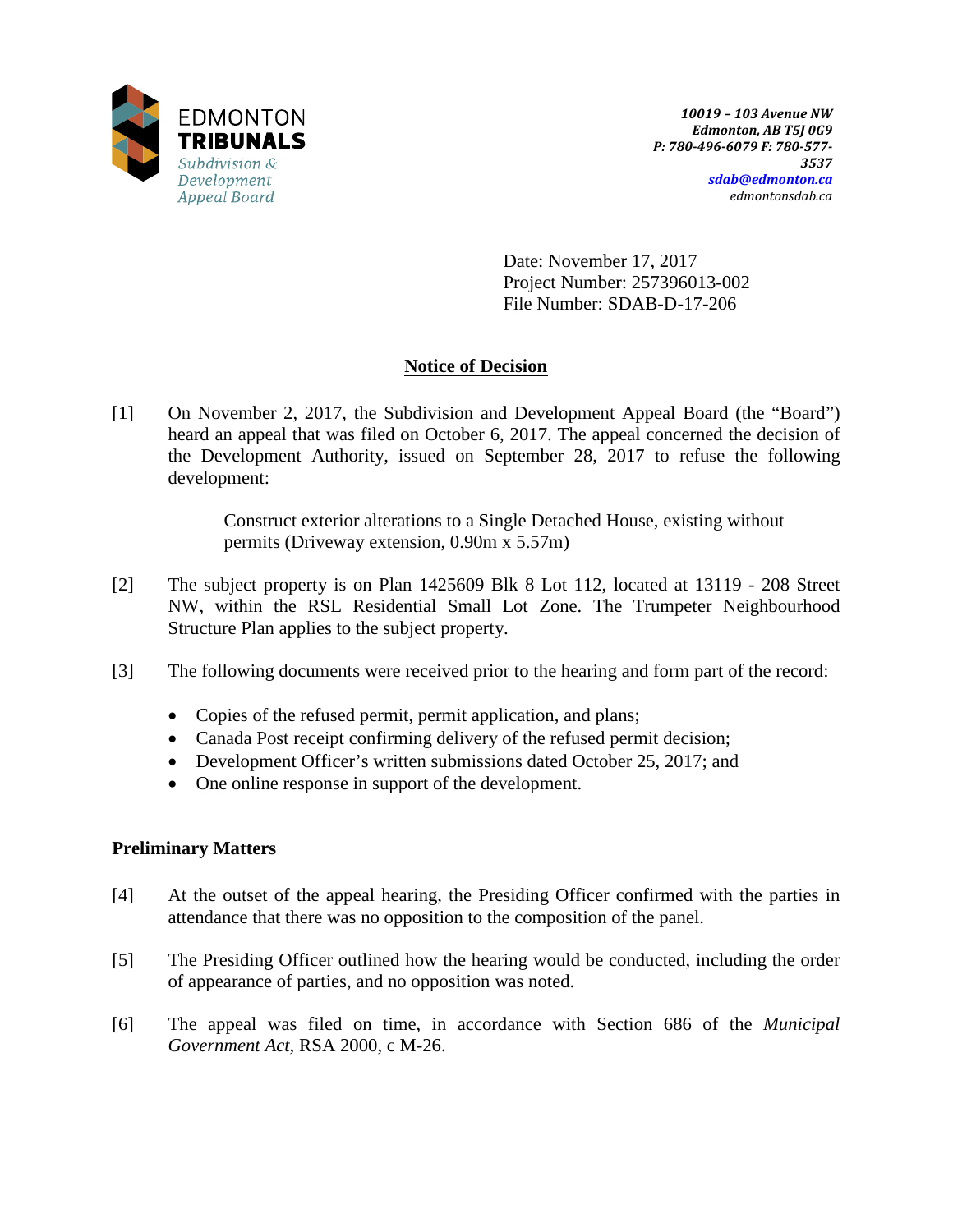## **Summary of Hearing**

- *i) Position of the Appellant, Roma Built Homes*
- [7] Mr. T. Mazzocca was in attendance representing Roma Built Homes. He builds about 10 homes a year and this is the first time he has ever built a home with an extended driveway.
- [8] This home was completed approximately five months ago and the owner had requested the extension to be used as a sidewalk to access the man door located on the north side of the garage. This extension was not on the original plans and Mr. Mazzocca was not aware that a permit was required. He has now applied for the required permit after the fact.
- [9] The developer, United Management, had no issue with the extension and reimbursed the homeowner's landscaping deposit. Mr. Mazzocca believes the extension looks attractive and has no negative impact. If the extension were constructed of paving stones it would be permitted. The current development looks aesthetically better than paving stones with weeds growing through them.
- [10] Mr. Mazzocca owns the house immediately to the north and his son will be living there. His son's garage will run parallel to the garage on the subject site and the area in between the two garages will be graded, covered with landscaping felt and filled with decorative rocks. Drainage is not affected and the City Drainage Department approved the development. The drain pipe would be in exactly the same location whether the extension was there or not and the location of the drain pipe across the walkway is common in new developments.
- [11] The property is located in a new subdivision and not many people live in the neighbourhood. However, one property owner across the street did submit an on-line response in support of the development. No one expressed any opposition to the development.
- [12] The driveway extension does not allow extra parking in the front yard as the total width is not large enough to accommodate three vehicles.
- [13] The Appellant had no objections to any of the conditions proposed by the Development Officer should this development be approved.
	- *ii) Position of the Development Officer, Mr. J. Xie*
- [14] The Development Officer did not attend the hearing and the Board relied on his written submissions.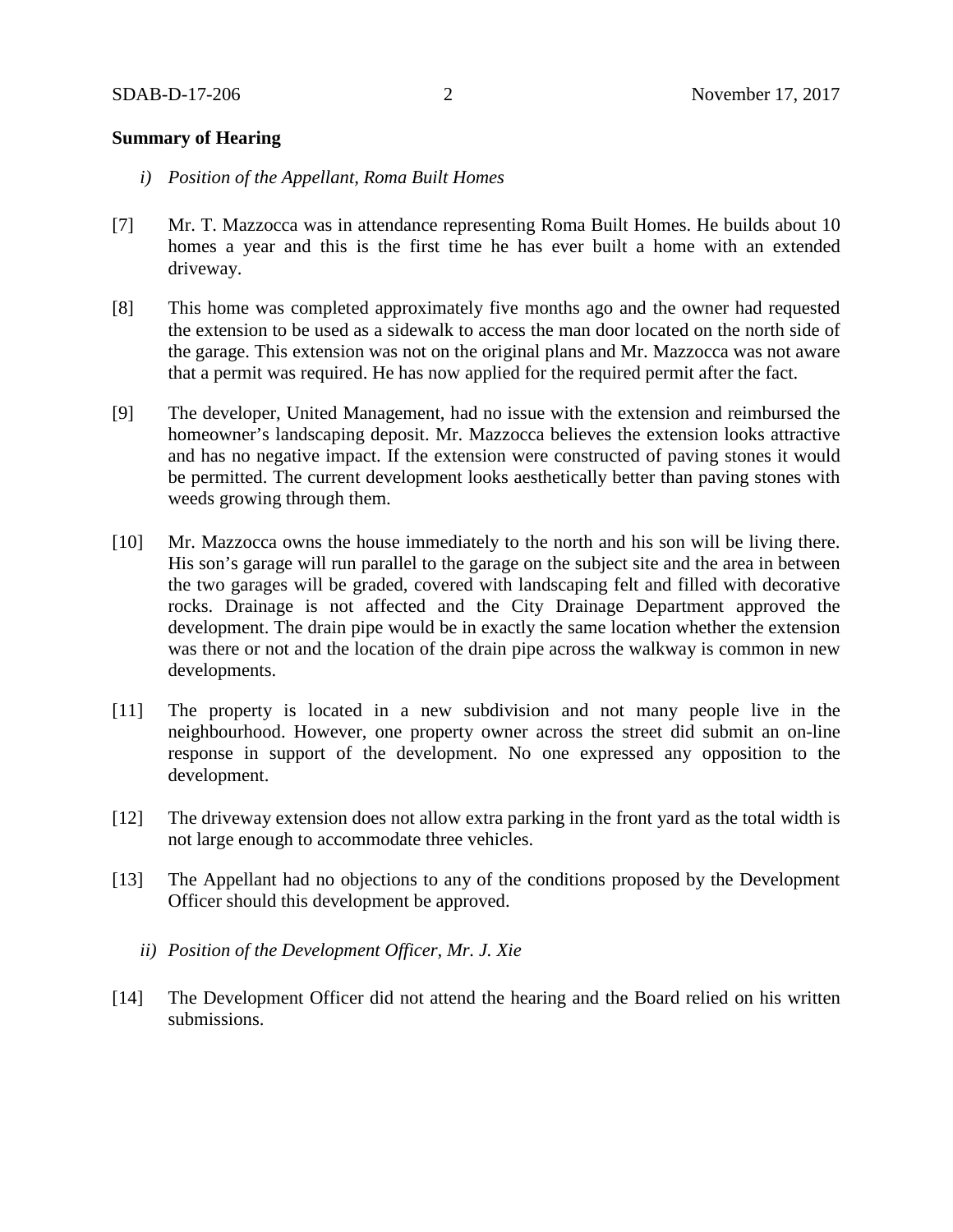## **Decision**

- [15] The appeal is ALLOWED and the decision of the Development Authority is REVOKED. The development is GRANTED as applied for to the Development Authority, subject to the following CONDITIONS:
	- 1) This Development Permit authorizes the development of exterior alterations to a Single Detached House, existing without permits (Driveway extension, 0.90m x 5.57m). The development shall be constructed in accordance with the stamped and approved drawings.
	- 2) Any other hardsurfacing alterations require a new application for a development permit.
	- 3) Immediately upon completion of the exterior alterations, the site shall be cleared of all debris.
	- 4) As far as reasonably practicable, the design and use of exterior finishing materials used shall be similar to, or better than, the standard of surrounding development (Reference Section 57.2.1).
	- 5) All open space including Front Yards, Rear Yards, Side Yards and Yards, at Grade Amenity Areas, Private Outdoor Amenity Areas, Setback areas and Separation Spaces shall be landscaped with flower beds, grass, ground cover or suitable decorative hardscaping in addition to trees and shrubs. This requirement shall not apply to those areas designated for parking or vehicular circulation. (Reference Section  $55.3(1)(e)$ )

## Advisements:

- 1) Lot grades must match the Edmonton Drainage Bylaw 16200 and/or comply with the Engineered approved lot grading plans for the area. Contact Lot Grading at 780 4965576 or [lot.grading@edmonton.ca](mailto:lot.grading@edmonton.ca) for lot grading inspection inquiries.
- 2) Unless otherwise stated, all above references to section numbers refer to the authority under the Edmonton Zoning Bylaw 12800.
- 3) An approved Development Permit means that the proposed development has been reviewed against the provisions of this bylaw. It does not remove obligations to conform with other legislation, bylaws or land title instruments including, but not limited to, the Municipal Government Act, the Safety Codes Act or any caveats, restrictive covenants or easements that might be attached to the Site. (Reference Section 5.2)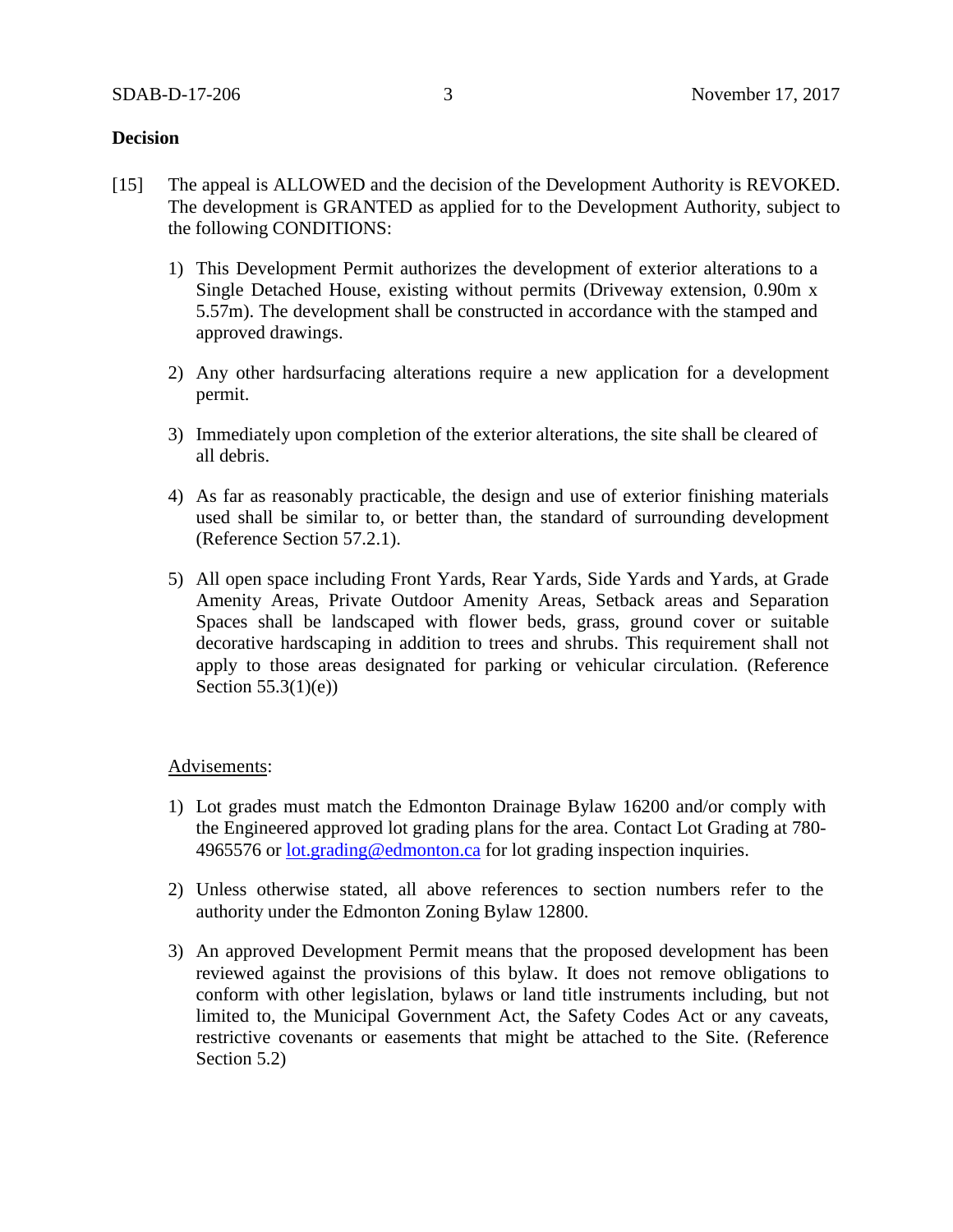- [16] In granting the development the following VARIANCES to the Zoning Bylaw are allowed:
	- 1) No variance is required to section 54.1(4)(a), as the proposed development has been deemed to be a Walkway.
	- 2) Section 54.2(2)(e)(i) remains applicable, as no parking is being permitted on the Walkway.
	- 3) No variance is required to section 54.1(4)(c), as the proposed development has been deemed to be a Walkway.
	- 4) Section 55.3(1)(e) is waived to permit that portion of the Front Yard deemed to be a Walkway to be hardsurfaced.

## **Reasons for Decision**

- [17] Single Detached Housing is a Permitted Use in the RSL Residential Small Lot Zone and Driveways and Walkways are Accessory to that Permitted Use.
- [18] The Board heard from the developer that the owner of the property had asked him to extend the Driveway to be used as a walkway to a man door located on the side of the garage. This extension is 0.90 metres wide and goes from the street to, and beside the garage. Near the top of the Driveway, there is approximately eight inches between the edge of the cement and the side lot line; however, this space tapers down toward the sidewalk, where there is effectively a net zero property line.
- [19] The Board raised a question about the placement of the drain pipe and its impact upon drainage; however, the placement of such has been approved by the City Drainage Department.
- [20] Because the extension is narrow there is not enough room to park an additional vehicle on the combined Driveway and extension. There are adequate parking spaces available within the double garage and on the Driveway. There will be no interference with onstreet parking because the extension is a narrow strip.
- [21] Based on the above reasons, the Board finds that the extension is more accurately characterized as a Walkway per section 6.1(22), as the additional paved space cannot be used for vehicular parking.
- [22] The Board notes that it received one written submission in support of the proposed development and no one appeared at the hearing in opposition of the development.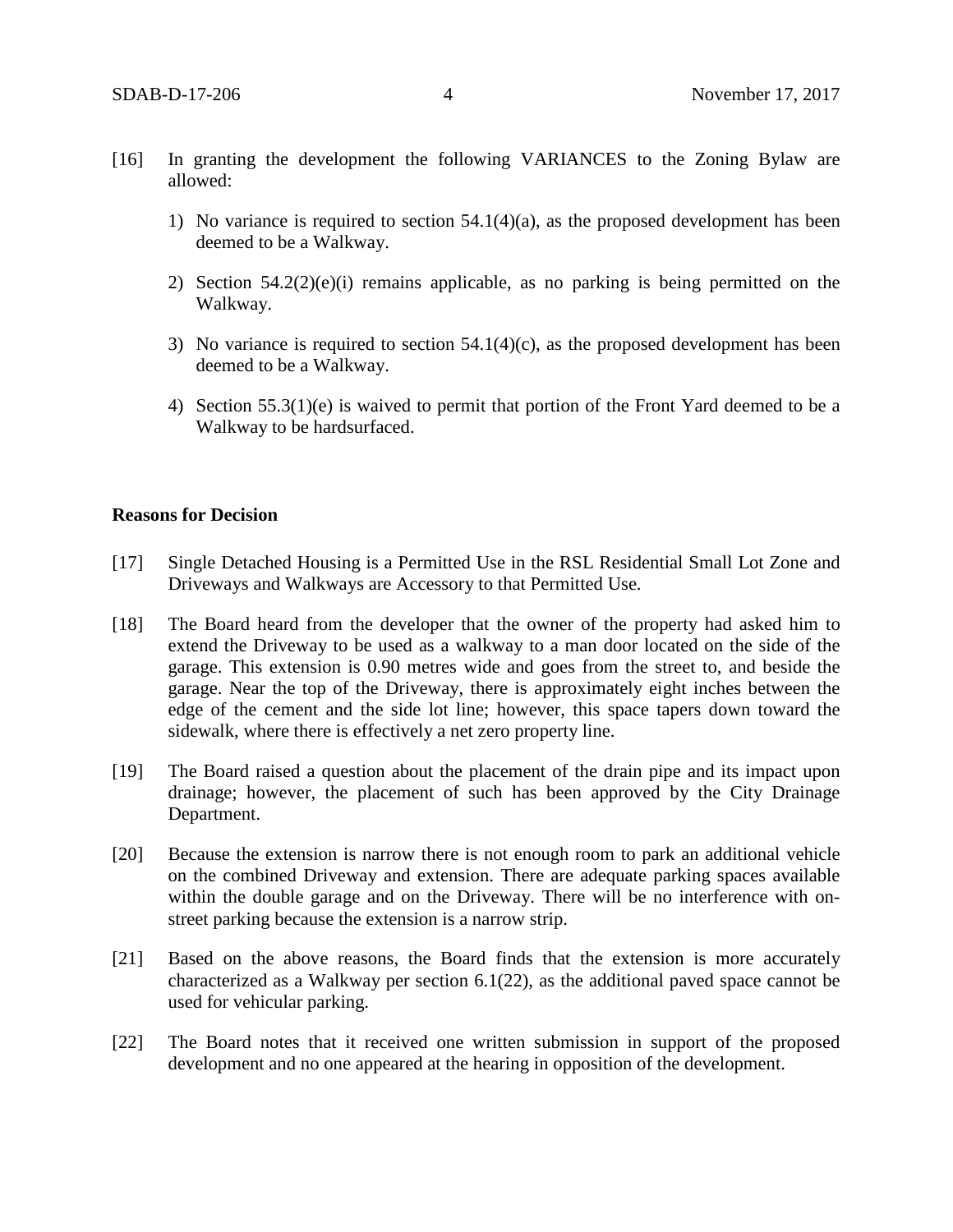[23] For the above reasons, the Board finds that the proposed development will not unduly interfere with the amenities of the neighbourhood nor materially interfere with or affect the use, enjoyment or value of neighbouring parcels of land. The appeal is allowed.

> Patricia Jones, Presiding Officer Subdivision and Development Appeal Board

Board Members in Attendance: Mr. N. Somerville; Ms. K. Thind; Mr. J. Kindrake; Mr. A. Peterson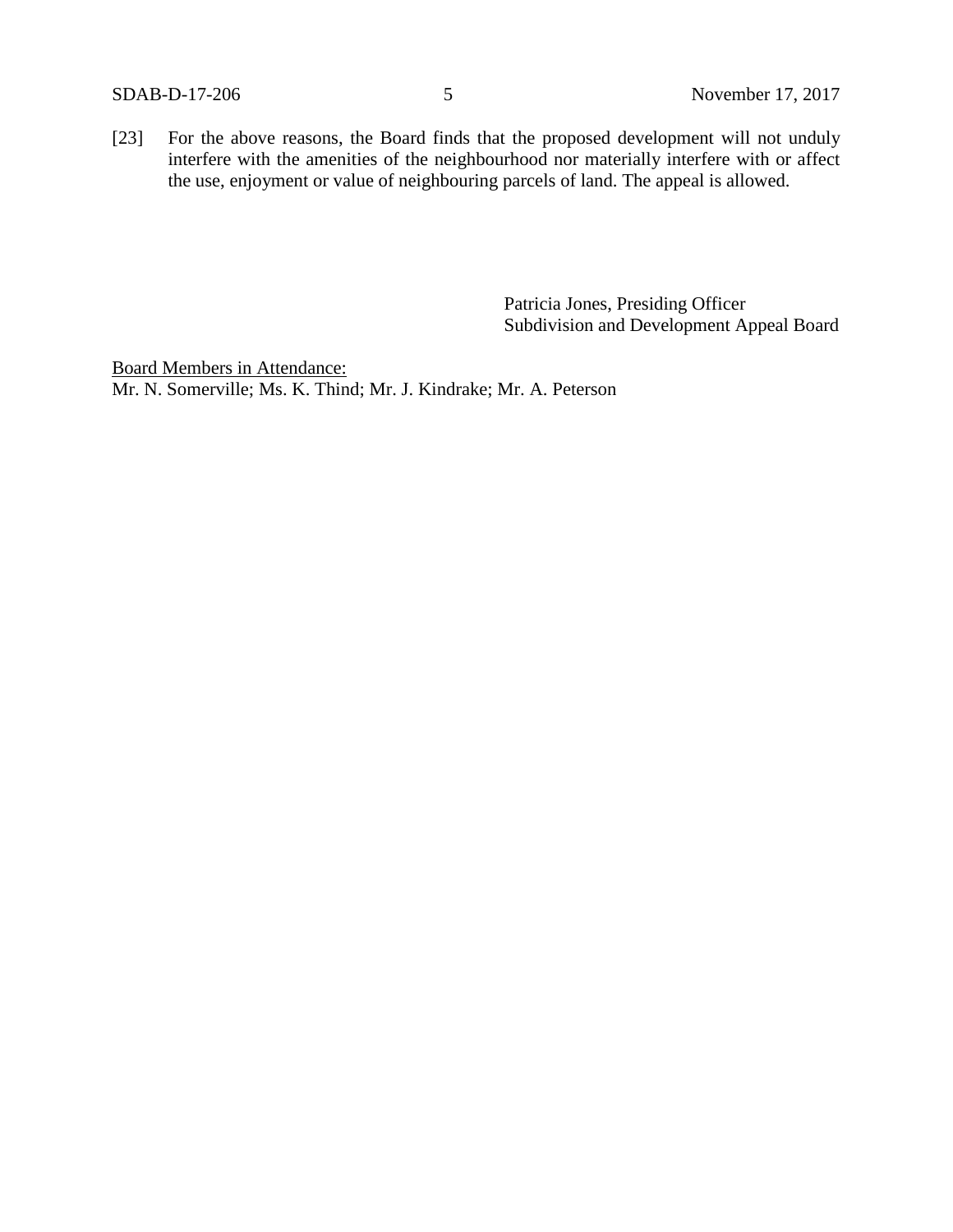## **Important Information for the Applicant/Appellant**

- 1. This is not a Building Permit. A Building Permit must be obtained separately from the Sustainable Development Department, located on the 2nd Floor, Edmonton Tower, 10111 – 104 Avenue NW, Edmonton, AB T5J 0J4.
- 2. Obtaining a Development Permit does not relieve you from complying with:
	- a) the requirements of the *Edmonton Zoning Bylaw*, insofar as those requirements have not been relaxed or varied by a decision of the Subdivision and Development Appeal Board,
	- b) the requirements of the *Alberta Safety Codes Act*,
	- c) the *Alberta Regulation 204/207 – Safety Codes Act – Permit Regulation*,
	- d) the requirements of any other appropriate federal, provincial or municipal legislation,
	- e) the conditions of any caveat, covenant, easement or other instrument affecting a building or land.
- 3. When an application for a Development Permit has been approved by the Subdivision and Development Appeal Board, it shall not be valid unless and until any conditions of approval, save those of a continuing nature, have been fulfilled.
- 4. A Development Permit will expire in accordance to the provisions of Section 22 of the *Edmonton Zoning Bylaw, Bylaw 12800*, as amended.
- 5. This decision may be appealed to the Alberta Court of Appeal on a question of law or jurisdiction under Section 688 of the *Municipal Government Act*, RSA 2000, c M-26. If the Subdivision and Development Appeal Board is served with notice of an application for leave to appeal its decision, such notice shall operate to suspend the Development Permit.
- 6. When a decision on a Development Permit application has been rendered by the Subdivision and Development Appeal Board, the enforcement of that decision is carried out by the Sustainable Development Department, located on the 2nd Floor, Edmonton Tower, 10111 – 104 Avenue NW, Edmonton, AB T5J 0J4.

*NOTE: The City of Edmonton does not conduct independent environmental checks of land within the City. If you are concerned about the stability of this property for any purpose, you should conduct your own tests and reviews. The City of Edmonton, when issuing a development permit, makes no representations and offers no warranties as to the suitability of the property for any purpose or as to the presence or absence of any environmental contaminants on the property.*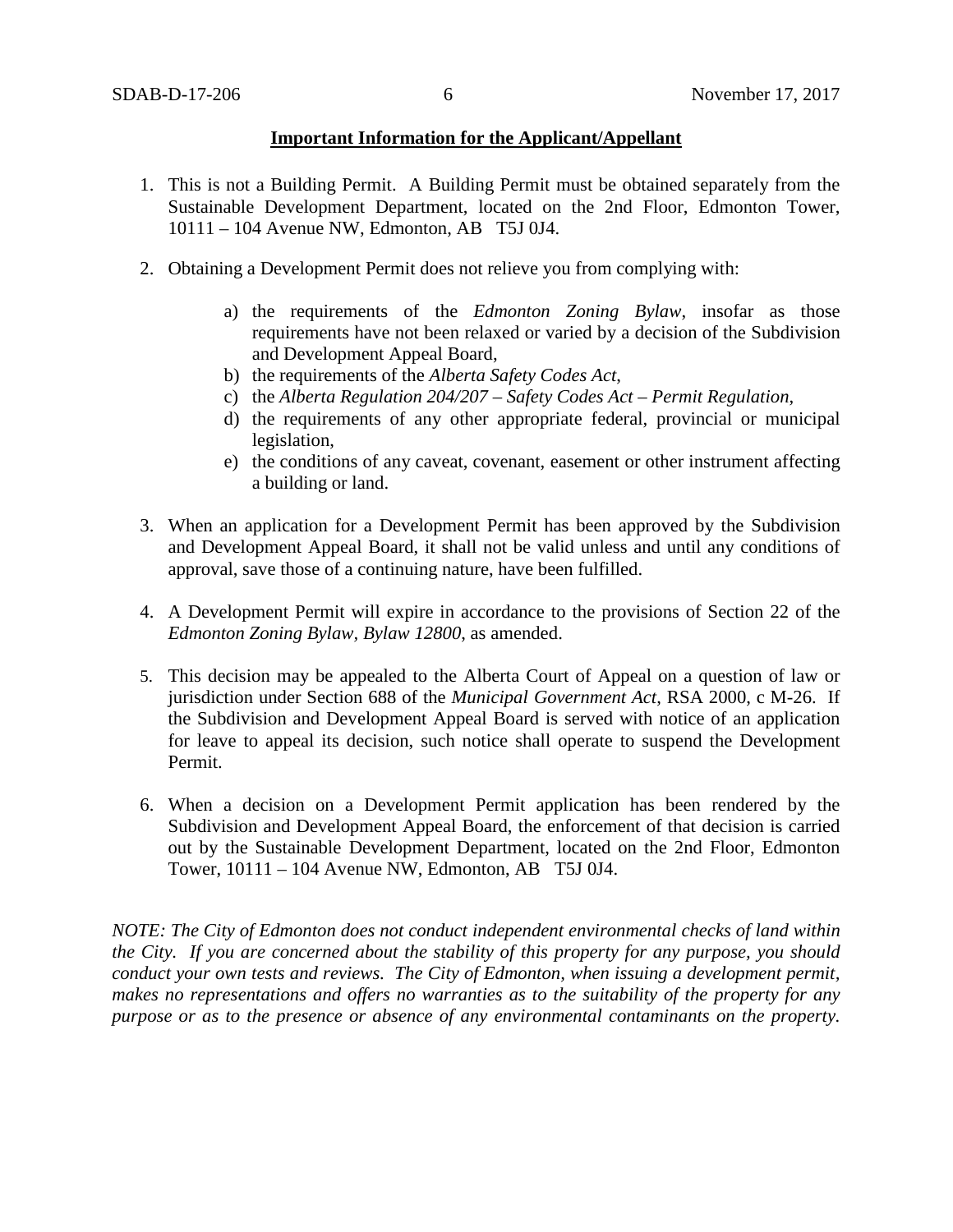

Date: November 17, 2017 Project Number: 257830695-001 File Number: SDAB-D-17-203

# **Notice of Decision**

[1] On November 2, 2017, the Subdivision and Development Appeal Board (the "Board") heard an appeal that was filed on October 5, 2017. The appeal concerned the decision of the Development Authority, issued on September 12, 2017, to approve the following development:

To install (3) Fascia On-premises Signs (Remedy Cafe)

- [2] The subject property is on Plan 3901AJ Blk 186 Lots 17-21, located at 8625 109 Street NW, within the CB1 Low Intensity Business Zone. The Main Streets Overlay and 109 Street Corridor Area Redevelopment Plan apply to the subject property.
- [3] The following documents were received prior to the hearing and form part of the record:
	- Copies of the approved permit, permit application, and plans;
	- Appellant's written submissions including a real property report;
	- Development Officer's written submissions dated October 19, 2017; and
	- Respondent's written submissions and supporting materials.
- [4] The following exhibits were presented during the hearing and form part of the record:
	- Exhibit "A" Notice of Development Received by Appellant
	- Exhibit "B" Set of Three Photos Submitted by the Appellant

## **Preliminary Matters**

- [5] At the outset of the appeal hearing, the Presiding Officer confirmed with the parties in attendance that there was no opposition to the composition of the panel.
- [6] The Presiding Officer outlined how the hearing would be conducted, including the order of appearance of parties, and no opposition was noted.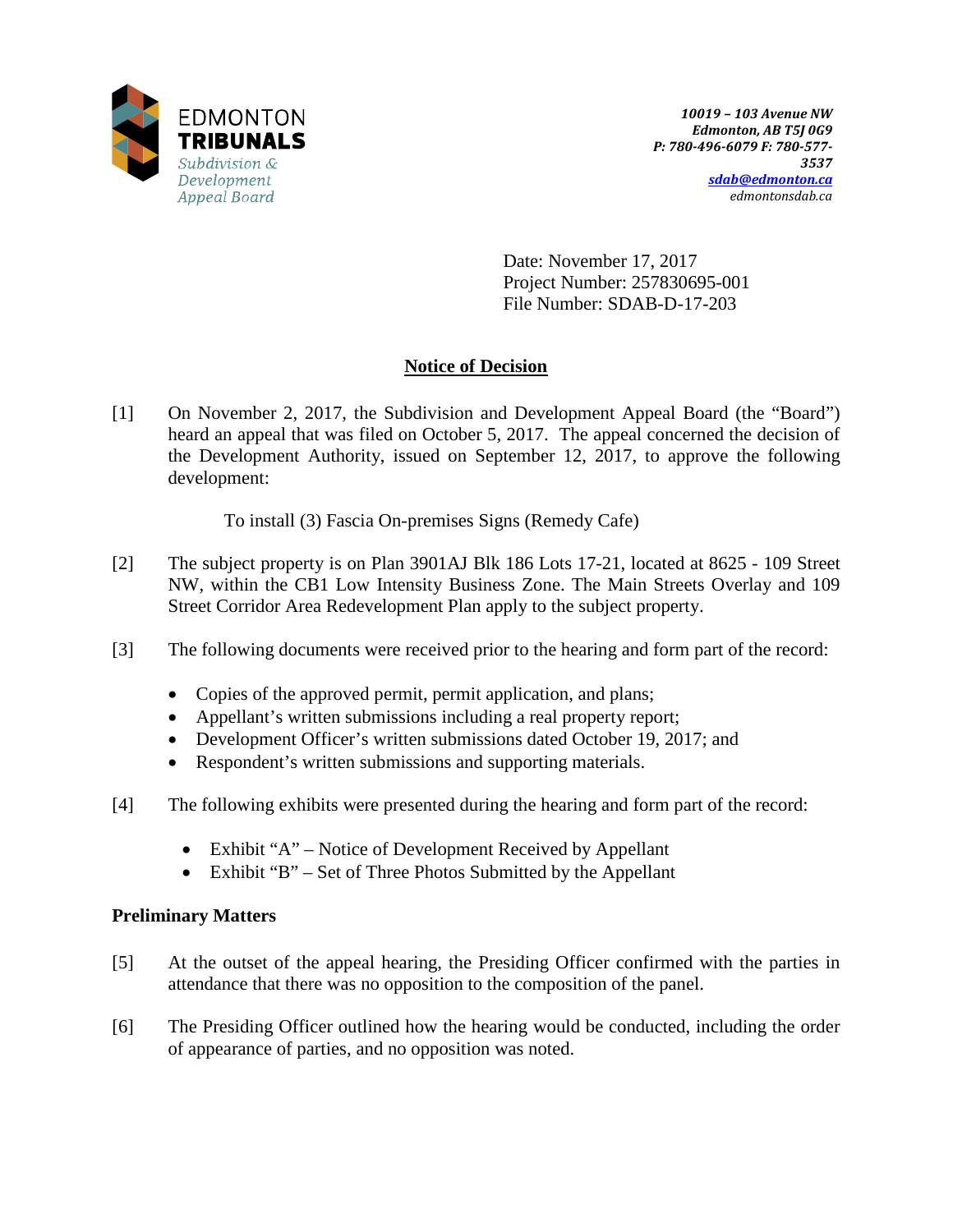[7] A question arose as to whether the appeal was filed on time, in accordance with Section 686 of the *Municipal Government Act*, RSA 2000, c M-26. This issue was dealt with as a Preliminary Matter.

#### **Summary of Preliminary Matter**

- *i) Position of the Appellant, 1032818 Alberta Ltd.*
- [8] The Appellant was represented by legal counsel, Ms. N. Kufeldt and Ms. A. Abdu.
- [9] Ms. Kufeldt submitted a Notice from the City, addressed to 1032818 Alberta Ltd. which was stamped "Received" by CBM Lawyers on September 26, 2017. (Exhibit "A") The office of CBM Lawyers is the registered office for the Appellant. This notice is dated September 20, 2017, and clearly states that the notification appeal period is from September 26, 2017 to October 10, 2017. The appeal was filed on October 4, 2017, which is well within the October 10, 2017 deadline stated in the notice provided to them.
- [10] The Appellant was not aware that there was a potential issue regarding late filing until they received the Respondent's written submissions shortly before the start of the hearing. Ms. Kufeldt submitted that the dates referred to by the Respondent (September 19, 2017 through October 3, 2017) is when notice must be provided to other parties, which is different than the dates on the appeal notice which was received by her client.
	- *ii) Position of the Respondent, City Image Signs*
- [11] Mr. P. Pennycook appeared on behalf of City Image Signs. He was accompanied by the Owner of Remedy Cafe, Mr. S. Zaidi.
- [12] The blue copy of the Sign Combo Permit Application which was received from the Development Officer, indicated that the Notice Period ran from September 29, 2017, to October 3, 2017. Pursuant to section 686(1) of the *Municipal Government Act,* an appeal must be filed within 14 days from the start of the notice period. When October 3, 2017 passed, the Respondent assumed that no appeal had been filed and they could go ahead with the development. City Image Signs did not see the document submitted by the Appellant (Exhibit "A") which sets out a different filing deadline. Mr. Pennycook could not explain the discrepancy in the dates and was never made aware of any changes to notice dates.
- [13] Upon questioning by the Board, Mr. Pennycook stated that the approved permit decision was received on September 12, 2017, the same date that the permit was issued.
- [14] Mr. Pennycook submitted that although the document submitted by the Appellant is date stamped as being received on September 26, 2017, the received date can only be determined for certain if the notice had been sent by certified mail.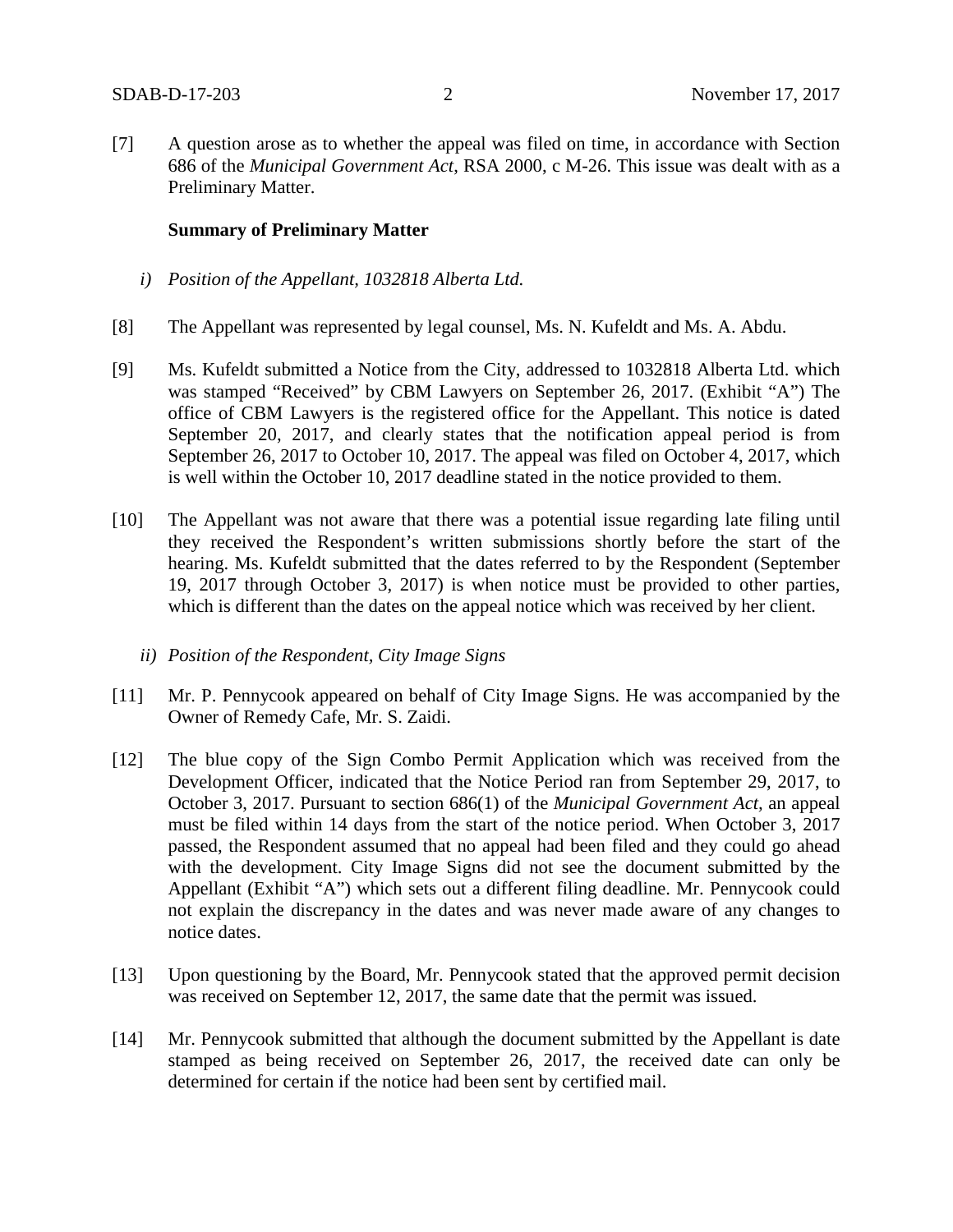[15] In response to a question from the Board, Mr. Pennycook clarified that the notification period of September 26 to October 10 from his supporting materials was obtained from the Agenda which forms a part of the appeal record which was prepared by Board administration.

## *iii) Rebuttal of the Appellant*

- [16] Ms. Kufeldt was surprised when she received the Respondent's materials on the morning of the hearing, and did not realize that possible late filing would be an issue. As such, she had only one copy of the notice her client had received. There was no intention to mislead the panel or to give incorrect evidence.
- [17] There is confusion regarding the notice period of September 19, 2017 through October 3, 2017, and the notification of the appeal period which is September 26, 2017 through October 10, 2017. The former is the period to give notice to surrounding property owners, while the latter is the period for those same property owners to file an appeal. The Appellant was provided with a notification appeal period which is different from the notice period identified by the Respondent.
- [18] At this point, the Board Officer reviewed the relevant sections of the *Edmonton Zoning Bylaw* and the *Municipal Government Act* to provide clarity with respect to the distinction between the notice period and the appeal filing period. The Board then met incamera to determine whether they would assume jurisdiction.

## **Decision on the Preliminary Matter**

[19] The Board assumes jurisdiction to hear the appeal.

## **Reasons for Decision on the Preliminary Matter**

- [20] The Board heard submissions from both the Appellant and the Respondent as to what constitutes a notice period, notification of appeal period, and notification period. Notwithstanding these submissions, and regardless of terminology, the timelines for filing an appeal are set out in the Board's governing legislation, the *Municipal Government Act.*
- [21] Section 686(1)(b) of the *Municipal Government Act* states that an affected property owner may file a notice of appeal within "14 days… **after** the date on which the notice of the issuance of the permit was given in accordance with the land use bylaw." (emphasis added)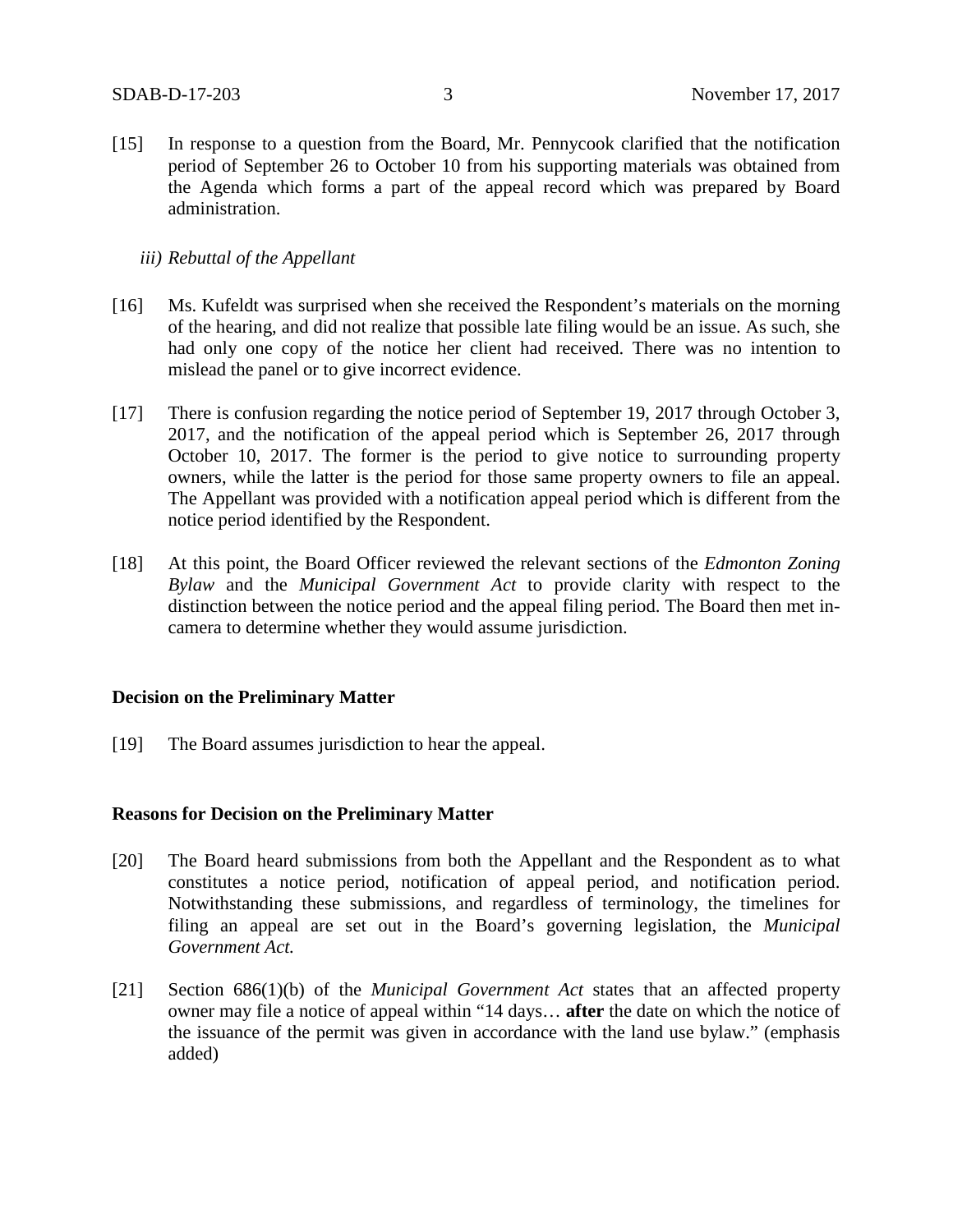- [22] Section 20.2 of said land use bylaw (the "*Edmonton Zoning Bylaw*") sets out the notice requirements for Class B Discretionary Developments, including the requirement to provide notice of the decision to relevant parties by mail within seven days of the issuance of the decision, and publication of the decision in a daily newspaper within ten days.
- [23] The decision of the Development Authority was issued on September 12, 2017. Exhibit "A" indicates that notice by mail was sent on September 20, 2017.
- [24] No information was provided by the Development Officer, who did not attend the hearing, with respect to when newspaper publication was effected. Assuming that publication was made by September 22, 2017, that being 10 days from the date that the decision was issued, the Appellant would have 14 days after this date to file an appeal, pursuant to section 686(1)(b) of the *Municipal Government Act.* In other words, October 6, 2017 would have been the filing deadline for the appeal.
- [25] The appeal was therefore filed on time, on October 5, 2017, and the Board has jurisdiction to hear this appeal.
- [26] Alternatively, should the Board's determination of filing dates be incorrect, particularly as there is no information before the Board as to when newspaper publication was effected, the Board notes that Exhibit "A" contains clear direction that an appeal may be filed "within 14 days of being notified". The Appellant was notified on September 26, 2017, and it is reasonable that the Appellant should rely on the information contained in this letter from the City and conclude that the appeal filing deadline is October 10, 2017.
- [27] The Board finds that the conditions for filing an appeal correctly have been met; therefore, the Board assumes jurisdiction.

## **Summary of Hearing**

- *i) Position of the Appellant, 1032818 Alberta Ltd.*
- [28] The Appellant submitted a set of three photos showing the existing yellow canopy signs at the subject site. (Exhibit "B"). In the Appellant's view, these photos show that the Respondent already has adequate signage.
- [29] The subject permit allowing three Fascia On-premises Signs on the north wall of 8625 109 Street should be refused as they contravene several requirements of the *Edmonton Zoning Bylaw* and the requirements for the Development Officer to grant a variance have not been met.
	- a) The wall in question is located directly at the property line as shown on the Real Property Report; therefore the proposed signs will encroach on the Appellant's property. The City only has authority to allow encroachments on City land as per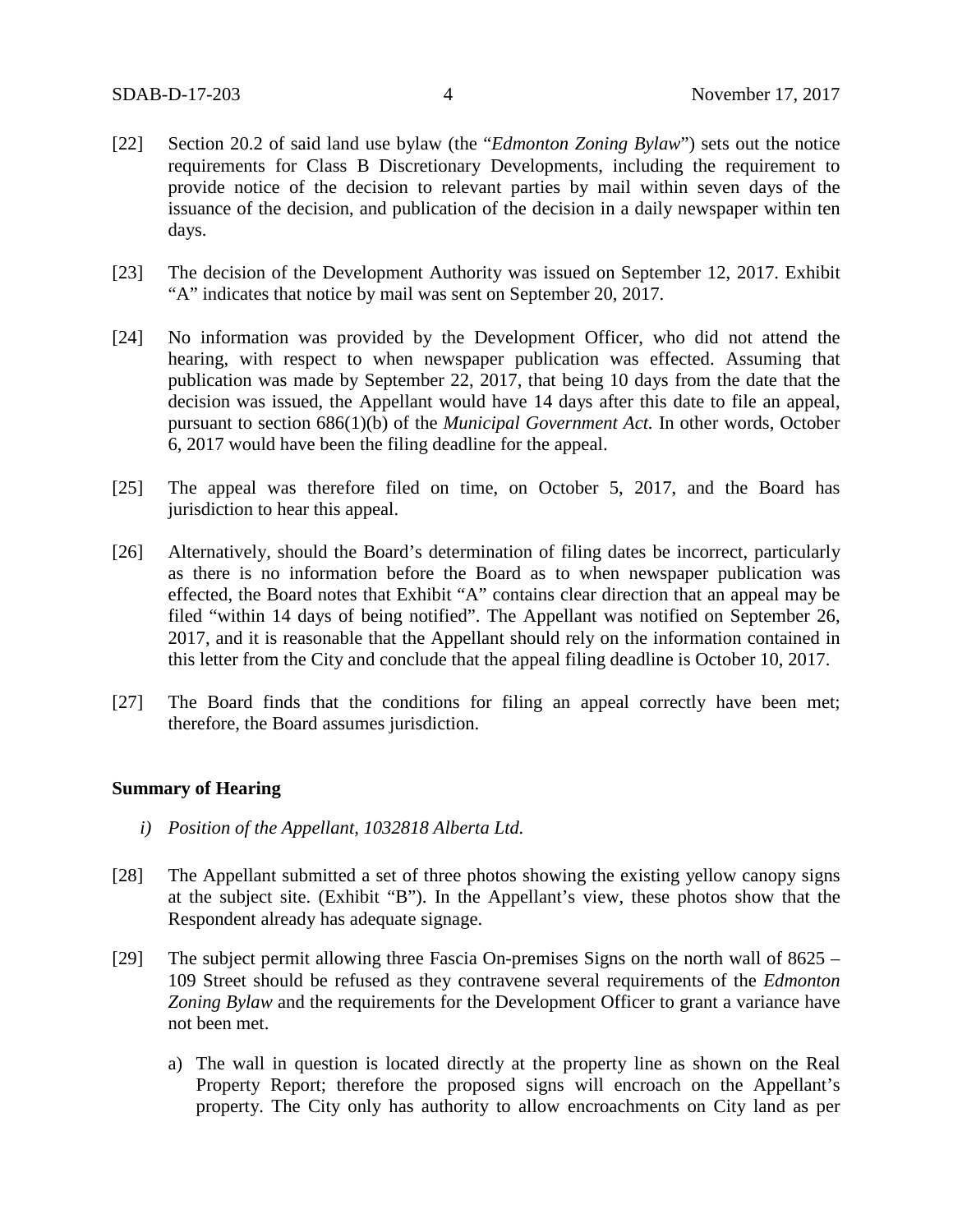Section 15.7 of the *Edmonton Zoning Bylaw*. By approving these signs the Development Officer has granted such an allowance on private land which is outside of the authority granted in Section 15.7. These signs would require a private encroachment agreement between the parties.

- b) The proposed signs face the Appellant's parking lot and clearly do not face a public roadway as required by Section 59E.2(1)(a) of the bylaw.
- c) As per Section 59.2(6): "The Development Officer shall refuse any Sign Application that may adversely impact the amenities or character of the Zone." This requirement has not been met as the signs have had and will continue to have an adverse effect on the parking amenity that the Appellant provides for customers.
- [30] The Appellant has been facing significant difficulty with the Respondent's patrons parking in the Appellant's parking lot, forcing the Appellant to hire parking control. Ms. Kufeldt stated that her client has restricted parking signs in place but these signs do not stop people from parking in the lot.
- [31] None of the existing signs on the building have permits and if an application had been made for them, they would all have been refused.
- [32] Ms. Kufeldt referred the Board to the photos of the existing and proposed signs contained in the approval documents from the Development Officer. The proposed sign creates undue hardship for her client because when read from most distances, it seems to suggest that the parking for Remedy Cafe is in the 109 Street parking plaza. The portion within the red arrow that directs Remedy Cafe's patrons to park on the "south side of building" is not easily discernable. What is immediately visible are the words "Remedy Cafe Customer Parking".
- [33] There is no reason for the northern side of that building to advertise the Remedy Cafe. Numerous large signs on the front of the building, as shown in Exhibit "B", already make it clear where the Cafe is located. The proposed signs would on the building's north face would create a hardship for her client as they provide the erroneous sense that Remedy Cafe patrons can park in her client's lot.
- [34] Ms. Kufeldt provided the following responses to questions from the Board:
	- a) She agreed that concerns with respect to encroachment would be eliminated if the proposed signs were painted onto the building façade instead of protruding from the wall. However, the signs would still require approval by the City, and would still create undue hardship by signaling that her client's parking lot may be used by the patrons of Remedy Cafe.
	- b) The existing sign has been a problem for a long time and her client has had numerous conversations with the building owner asking that it be removed. Her client has also requested the owner to pay for parking enforcement. Ms. Kufeldt does not believe that City bylaw enforcement has ever been called.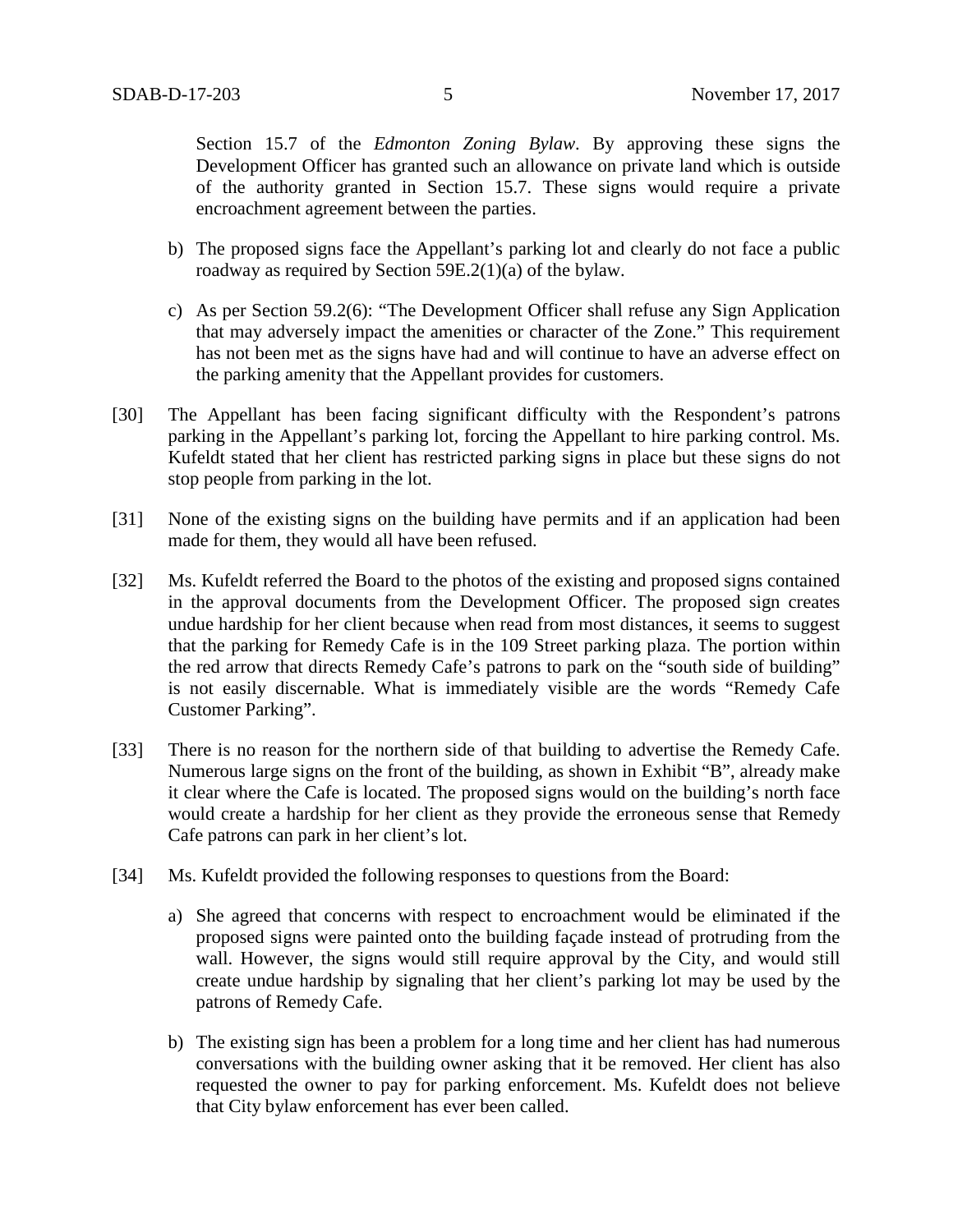- c) She agreed that only southbound traffic on 109 Street would see the proposed signs.
- d) The yellow Remedy canopy signs shown in Exhibit "B" would have required approval because they encroach onto City property. She believes the reason Section 15.7 of the Bylaw is worded this way is because the City has the authority to grant a variance for a sign that encroaches onto City property. However, the proposed signs encroach onto private property; therefore, the City has no authority to grant a variance.
- e) While the existing Pilates sign and Movie Studio sign definitely encroach onto her client's property, the businesses are no longer in operation and Ms. Kufeldt cannot speak to agreements that may have been made with previous property owners. The bottom parking sign which will be replaced with the revised Remedy Cafe parking sign is the biggest concern as it is being changed significantly.
- *ii) Position of the Development Officer, Ms. S. Buccino*
- [35] The Development Officer did not attend the hearing and the Board relied on her written submission.
	- *iii) Position of the Respondent, City Image Signs*
- [36] Mr. Pennycook questioned when the last time a land survey was done for the subject property. This is an older part of Edmonton and there was a time when rolling tape measures were used to pace around buildings. Buildings sometimes encroach on adjacent property.
- [37] The Board referenced a copy of the Real Property Report dated October 18, 2017, which had been submitted by the Appellant. This report suggests that the building line is on the property line. Mr. Pennycook could not comment on the report as this was the first time he had seen it.
- [38] Mr. Pennycook disputed that there was a net zero property line. He submitted that there is a six and a half to seven inch gap between the buildings. Flashing was installed over this gap several years ago to eliminate debris from entering this space. He referred the Board to photos contained in his submission which illustrate this gap.
- [39] Because of the gap between the buildings, he submitted that the proposed signs do not encroach on the neighbouring property. As the signs are not encroaching, the City does have jurisdiction to grant the required variances to allow the proposed signs to be placed on the wall.
- [40] The signs do not cause an adverse effect. The more people that come to the area the better it is for everyone. People come for coffee and frequent other shops in the vicinity. Mr. Zaidi does not ticket people who park in his lot, patronize his establishment, and then go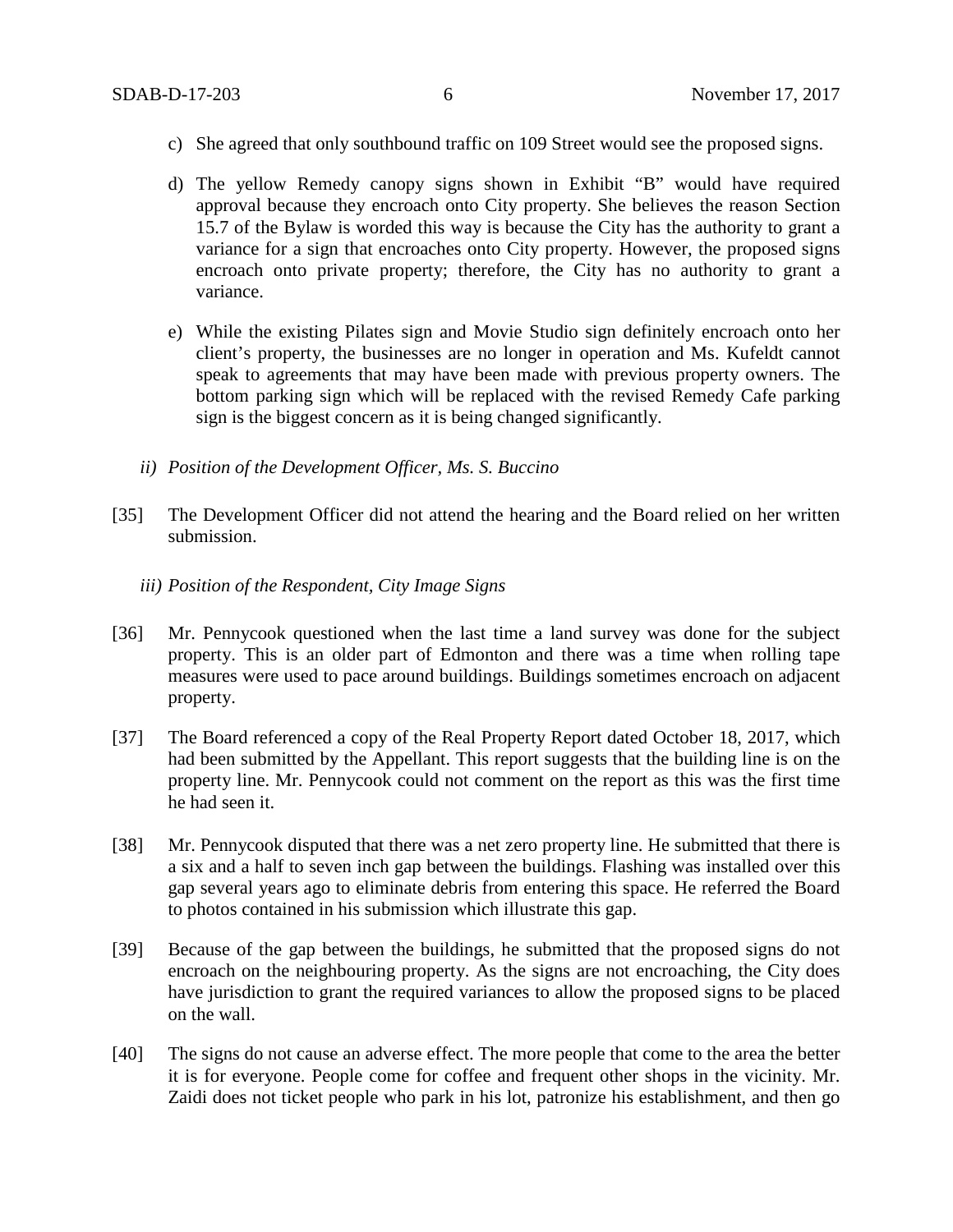to other nearby businesses. He has seen the Domino's Pizza delivery people use his parking lot as well as patrons of the businesses to the north and the movie theatre across the street. Mr. Zaidi also has problems with university students parking in his lot while attending classes.

- [41] It is speculation that it is only Remedy Cafe patrons that are parking in the Respondent's lot. Mr. Pennycook does not believe that parking lot usage has actually been tracked. Mr. Zaidi has been in business for seventeen years and the yellow canopy signs let people know where to park. All patrons know where they can and cannot park, and Remedy Cafe has a sufficiently large parking lot to accommodate them.
- [42] The current Remedy Cafe parking sign on the north wall of the building was placed there at the request of Ms. Kufeldt's client. The existing sign for the movie studio and the Pilates sign were already on the building when the Remedy Cafe was opened, seventeen years ago. The obsolete signs will be removed when the new Remedy signs are installed.
- [43] The proposed signage is not intended to direct Remedy Cafe patrons to park in the neighbouring parking lot. They are trying to brand Remedy Cafe with new, clear signage and Mr. Zaidi likes the four monkeys logo. Mr. Pennycook advised that the graphics on the sign could be revised if required.
- [44] The Respondent confirmed that the only people who would be able to see the signs are those travelling south on 109 Street, and they would not be able to make a left hand turn at that location to turn into the Appellant's parking lot. There are no signs in place for northbound vehicles on 109 Street to show where the Remedy Cafe parking lot is located.
- [45] The unused sign box that is shown on the Appellant's photos belongs to the comic book shop. The sign was recently damaged during a strong windstorm.
	- *iv) Rebuttal of the Appellant*
- [46] The Real Property Report is recent and it is clear that the building wall is located on the property line.
- [47] The owner of Remedy Cafe implied that parking in the area is shared by neighbouring businesses. The Appellant would not have asked Remedy Cafe to put up a parking sign four years ago if that was the case. The sign is not working. If it were, Ms. Kufeldt's client would not have asked her to appeal the proposed signage.
- [48] Employees of the company hired to enforce parking speak to people and ask them where they are going. The majority of them are Remedy Cafe patrons. This clearly shows that not all of Mr. Zaidi's clients know where to park.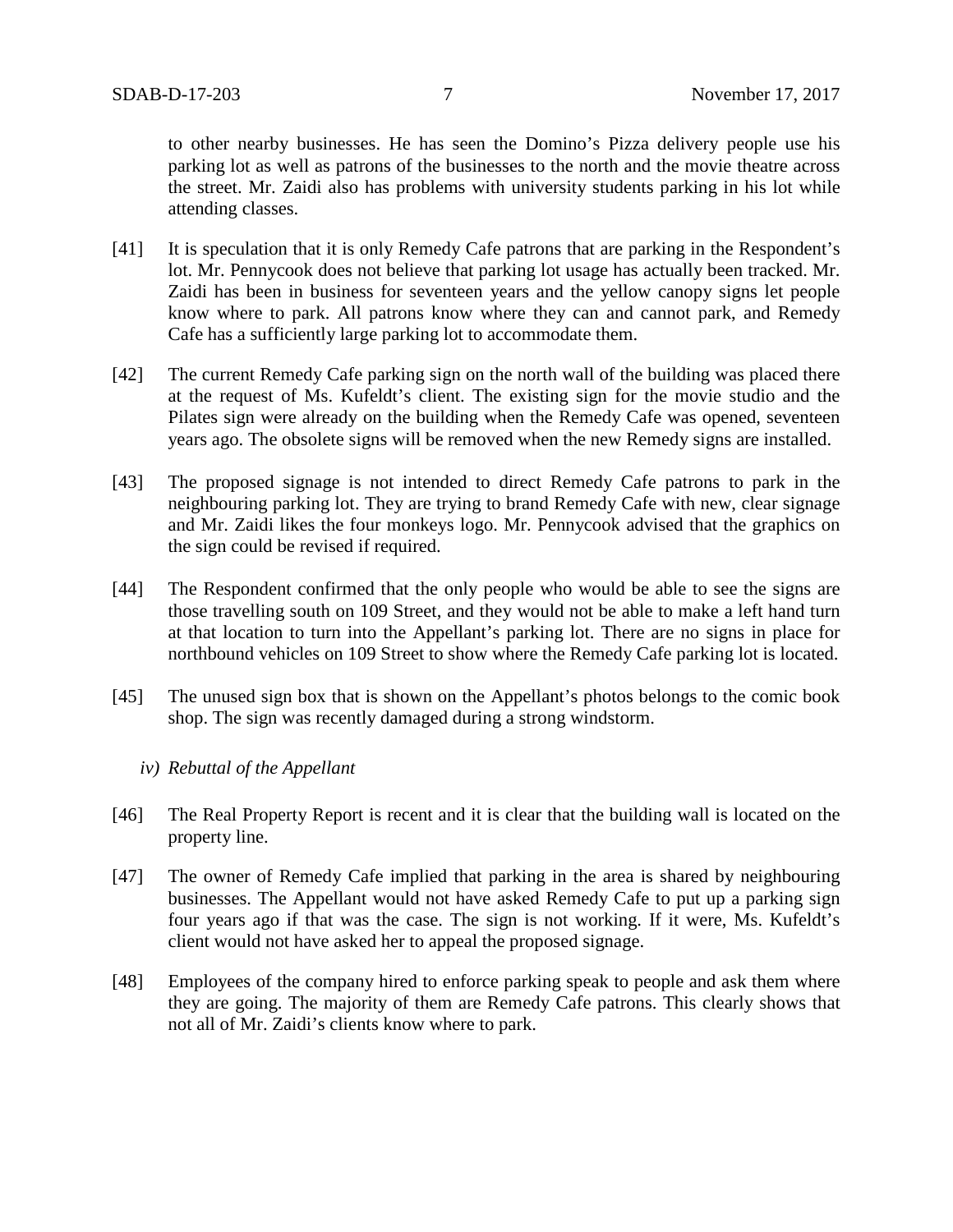## **Decision**

[49] The appeal is ALLOWED and the decision of the Development Authority is REVOKED. The development is REFUSED.

## **Reasons for Decision**

- [50] The proposed development is for three Fascia On-premises Signs, which are Permitted Uses in the CB1 Low Intensity Business Zone.
- [51] The proposed development does not comply with section 59E.2(1)(a) of the *Edmonton Zoning Bylaw*, which states: "Fascia On-premises Signs shall only face a public roadway other than a Lane." A variance to this regulation is therefore required.
- [52] The Board's test for determining whether to grant a variance is set out in section 687(3)(d) of the *Municipal Government Act,* which states in part that the Board may grant a variance if "in its opinion, the proposed development would not unduly interfere with the amenities of the neighbourhood, or materially interfere with or affect the use, enjoyment or value of neighbouring parcels of land".
- [53] The Board finds as follows:
	- a) Both the Appellant and the Respondent acknowledged that the proposed signs are on the north facade of the Respondent's building, and faces the Appellant's parking lot instead of the public roadway, as required under section 59E.2(1)(a) of the *Edmonton Zoning Bylaw.*
	- b) There is currently a small directional sign on the north wall of the Respondent's building, adjacent to the Appellant's parking lot to the north. This sign directs the Respondent's patrons to park on the lot to the south of Remedy Cafe, but has been ineffective in preventing patrons from using the Appellant's parking lot.
	- c) One of the three proposed signs will replace this small directional sign, and will communicate the same message to Remedy Cafe's patrons to park on the parking lot to the south.
	- d) Based on the aerial view of the subject Site, the Board notes that the Respondent's parking lot is most easily accessible by northbound traffic. Since access to this parking lot is located south of Remedy Cafe, it is possible that a northbound driver will miss the turnoff into this parking lot, and choose instead to park in the Appellant's parking lot located north of Remedy Cafe.
	- e) Due to the orientation of the Respondent's building and parking lot in relation to the Appellant's parking lot, parking flow along 109 Street has the effect of impeding customers of Remedy Cafe from using the designated parking lot accessible only from the south.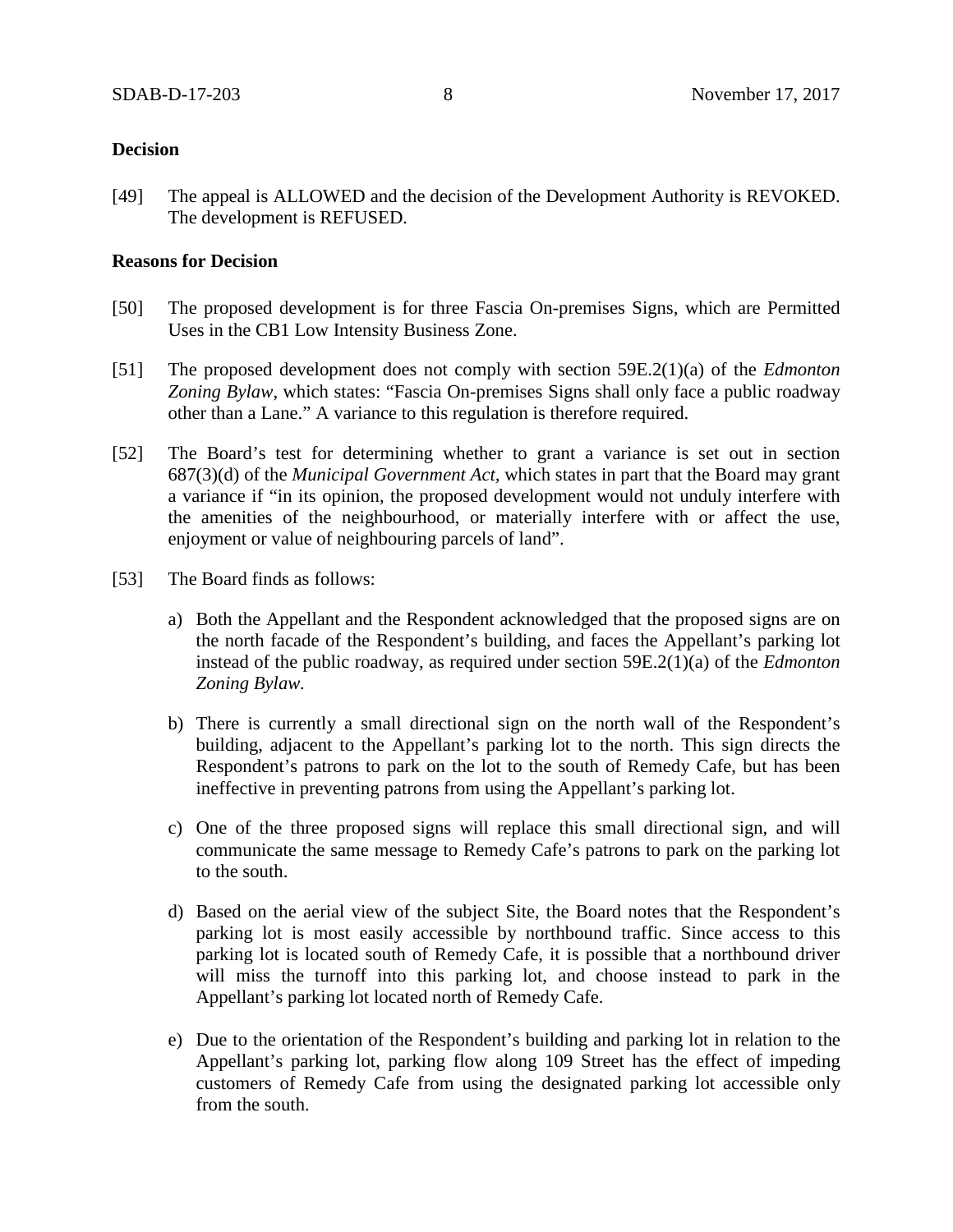- f) Although the proposed signage will be located on the north facade of the Respondent's building, and therefore visible only to southbound traffic which is prohibited from making left turns into the Appellant's parking lot, the signs in aggregate appear to encourage Remedy Cafe's patrons to use the Appellant's parking lot.
- [54] Based on the above, the Board finds that the proposed development will materially interfere with or affect the use and enjoyment of neighbouring parcels of land, namely the Appellant's property. As the proposed development does not meet the test per section 687(3)(d) of the *Municipal Government Act,* the requested variance is denied.
- [55] The Board notes that during the course of the hearing, various submissions were made with respect to potential encroachment, or lack thereof, onto private land owned by the Appellant. Based on the Board's findings above, it is not necessary to make any findings in this regard. The Board simply acknowledges that the *Edmonton Zoning Bylaw* appears to be silent with respect to the City's authority to grant permits that effectively allow one property owner to encroach on another owner's lands.

Patricia Jones, Presiding Officer Subdivision and Development Appeal Board

Board Members in Attendance: Mr. N. Somerville; Ms. K. Thind; Mr. J. Kindrake; Mr. A. Peterson